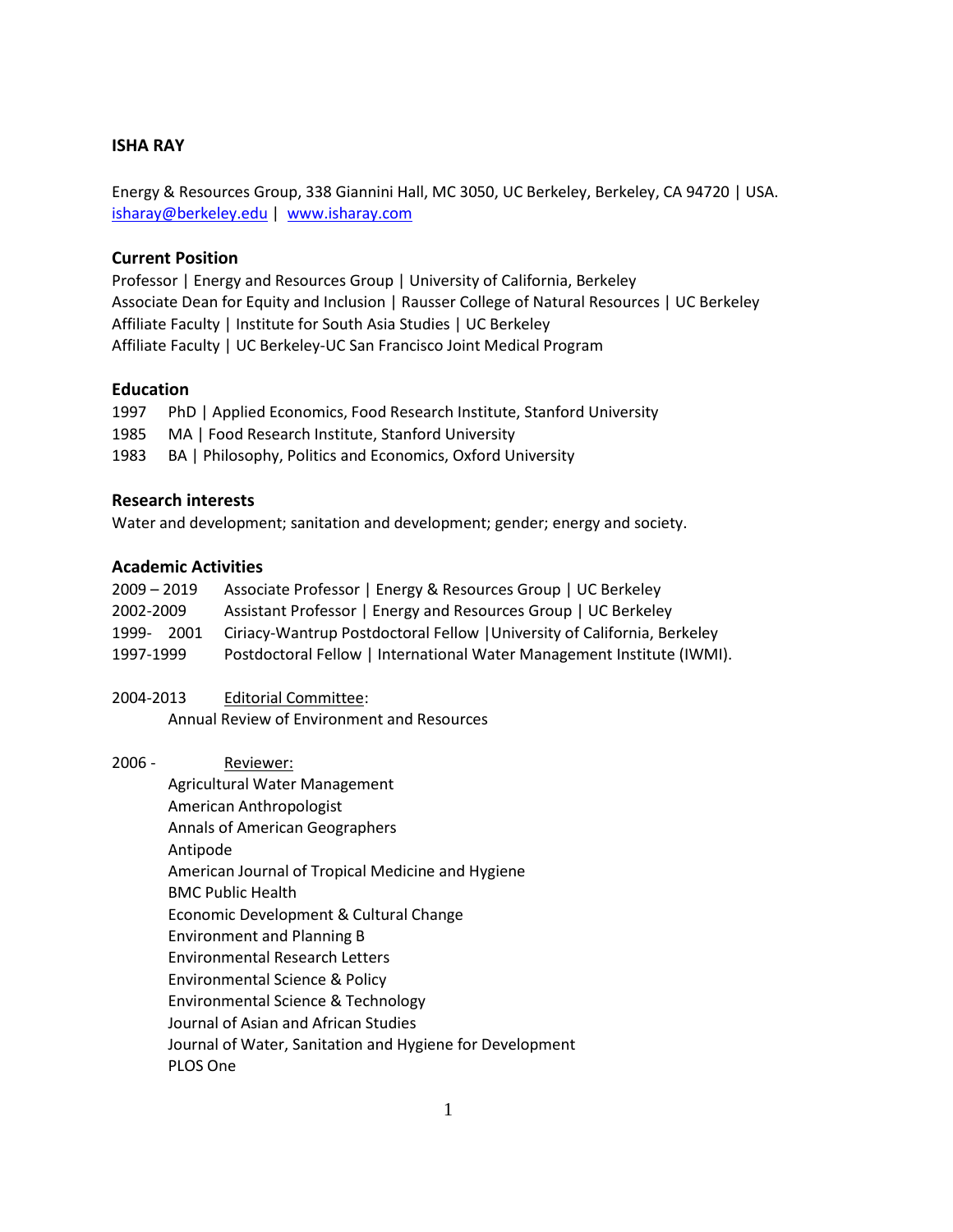Social Science and Medicine The Information Society Water Alternatives Water Policy Water Resources Research World Development

### **Professional Activities**

2021-2022 Contributing Author, Global Gender and Environment Outlook II, UNEP 2020-2021 Contributing Author, Gender Working Group, World Water Assessment Program, UNESCO 2016- Member, National Rural Water and Sanitation Standing Committee, China 2010- Review Panels for National Science Foundation proposals on water, sustainable resource use, and small business opportunities in agriculture 2015-2016 Expert Group Meeting (Co-Chair), *Women's Empowerment and Sustainable Development*. UN Women 2013-2014 Expert Group Meeting, *World Survey on Women in Development*. UN Women 2013-2015 Economic Advisory Panel, California Air Resources Board 2006-2013 Member, *Global Business Network* [\(www.gbn.com\)](http://www.gbn.com/) 2005- Water Portfolio Advisor, *The Acumen Fund* [\(www.acumenfund.org/default.asp\)](http://www.acumenfund.org/default.asp) 2002- Advisor, *The Blue Planet Network* [\(http://blueplanetnetwork.org/\)](http://blueplanetnetwork.org/) 2002-2006 Senior Advisory Council, William Jefferson Clinton Service Corps Fellowship Program, *American India Foundation* 2001-2002 Consultant, Global Freshwater, *The William and Flora Hewlett Foundation*

### **Awards**

| 2014 | Indo-US 21 <sup>st</sup> Century Knowledge Initiative Award (PI of UCB-IITB team) |
|------|-----------------------------------------------------------------------------------|
| 2006 | Prytanean Faculty Award                                                           |
| 2004 | <b>Hellman Family Faculty Fund Award</b>                                          |
| 2003 | Regents' Junior Faculty Fellowship                                                |

# **Books**

Pranab Bardhan & **Isha Ray** (editors). 2008. *The Contested Commons: Conversations Between Economists and Anthropologists*, Malden and Oxford: Blackwell Publishing.

# **Peer-reviewed Publications**

Water

1. Yoshika Crider & **Isha Ray**. (2022). Water and Development: A Gender Perspective. In *Oxford Research Encyclopedia of Environmental Science*. Oxford University Press. doi: <https://doi.org/10.1093/acrefore/9780199389414.013.685>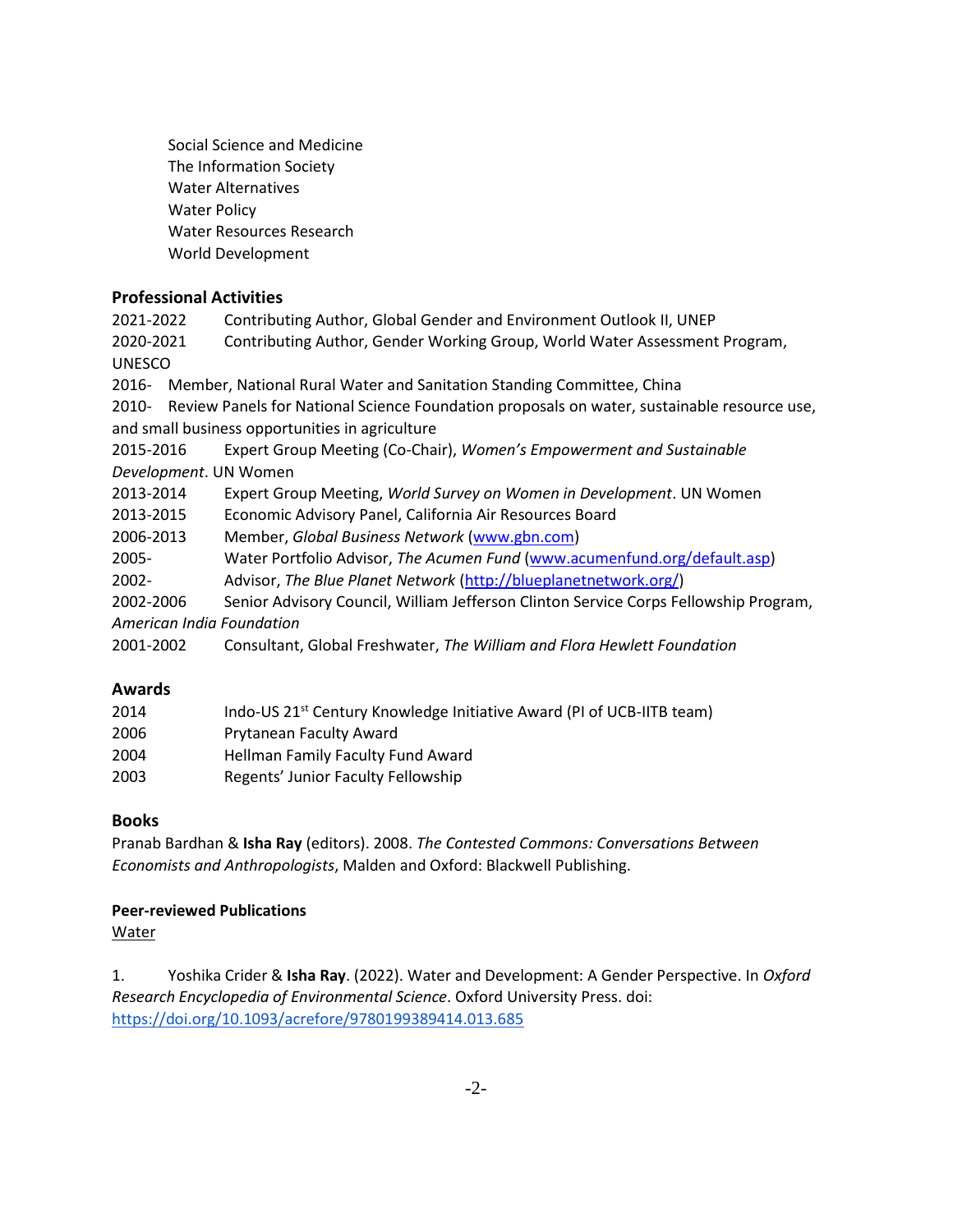2. Sara Glade & **Isha Ray**. (2022). Safe drinking water for small low-income communities: the long road from violation to remediation. *Environmental Research Letters* v17: [https://doi.org/10.1088/1748-](https://doi.org/10.1088/1748-9326/ac58aa) [9326/ac58aa](https://doi.org/10.1088/1748-9326/ac58aa)

3. Alasdair Cohen, Jingyi Cui,..., **Isha Ray**. (2022). Bottled water quality and associated health outcomes: A systematic review and meta-analysis of 20 years of published data from China. *Environmental Research Letters*, **17**: 013003. DOI[: https://doi.org/10.1088/1748-9326/ac2f65.](https://doi.org/10.1088/1748-9326/ac2f65)

4. Tanu Kumar, Alison E. Post, **Isha Ray**, Megan Otsuka, Francesc Pardo-Bosch. (2022). From public service access to service quality: The distributive politics of piped water in Bangalore. *World Development*, 151 (2022) 105736. DOI:<https://doi.org/10/1016/j.worlddev.2021.105736>

5. Jessica Goddard, **Isha Ray** & Carolina Balazs. (2021). How should water affordability be measured in the United States? A critical review. *WIREs Water*. DOI:<https://doi.org/10.1002/wat2/1573>

6. **Isha Ray** & Kirk R Smith. (2021). Towards safe water and clean cooking for all. *The Lancet Global Health,* **9**: e361. [https://doi.org/10.1016/ S2214-109X\(20\)30476-9](https://doi.org/10.1016/%20S2214-109X(20)30476-9) 

7. Jessica Goddard, **Isha Ray** & Carolina Balazs. (2021). Water affordability and human right to water implications in California. *PLOS ONE*, 16: e0245237. [https://doi.org/10.1371/journal.pone.0245237.](https://doi.org/10.1371/journal.pone.0245237)

8. Alison Post & **Isha Ray** (2020). Hybrid modes of urban water delivery in low- and middle-income countries. In *Oxford Research Encyclopedia of Environmental Science*. Oxford University Press. doi: <https://doi.org/10.1093/acrefore/9780199389414.013.679>

9. Alasdair Cohen, Ajay Pillarisetti, Qing Luo, Qi Zhang, Hongxing Li, Gemei Zhong, Gang Zhu, John M Colford Jr., Kirk R. Smith, **Isha Ray** & Tao Yong (2020). Boiled or bottled: Regional and seasonal exposures to drinking water contamination and household air pollution in rural China. *Environmental Health Perspectives*, **128**: 127002-1 – 127002-13; [https://doi.org/10.1289/EHP7124.](https://doi.org/10.1289/EHP7124)

10. Isha Ray (2020). Handwashing and COVID-19: Simple, right there…? Viewpoint Paper. *World Development* <https://doi.org/10.1016/j.worlddev.2020.105086>

11. Swati Rayasam, Bakul Rao & **Isha Ray** (2020). The reality of water quality monitoring for SDG 6: A report from a small town in India. Practical Paper. *Journal of Water, Sanitation and Hygiene for Development*; DOI: [10.2166/washdev.2020.131](https://www.researchgate.net/deref/http%3A%2F%2Fdx.doi.org%2F10.2166%2Fwashdev.2020.131?_sg%5B0%5D=LjPM56iVdSmoLdONUe2D0XM0RsWP4KM4wafDnIq7Zf1nbSQbJV2i0VF7zYabrOulBLR1axBy-4R4B2rxg6OTxKBwJg.SczVY1o3Kccno9FEGyjbnz6xU7-nwqgh36cW4SbQ6xyAO9wAsi2RHlL03UQ6sqXbEuE1zpO_zc8WFhfhNSRnwg)

12. Swati Rayasam, **Isha Ray**, Kirk R. Smith & Lee W. Riley (2019). Extra-intestinal pathogenic *Escherichia coli* and antimicrobial drug resistance in a Maharashtrian drinking water system. *American Journal of Tropical Medicine & Hygiene*, doi:10.4269/ajtmh.18-0542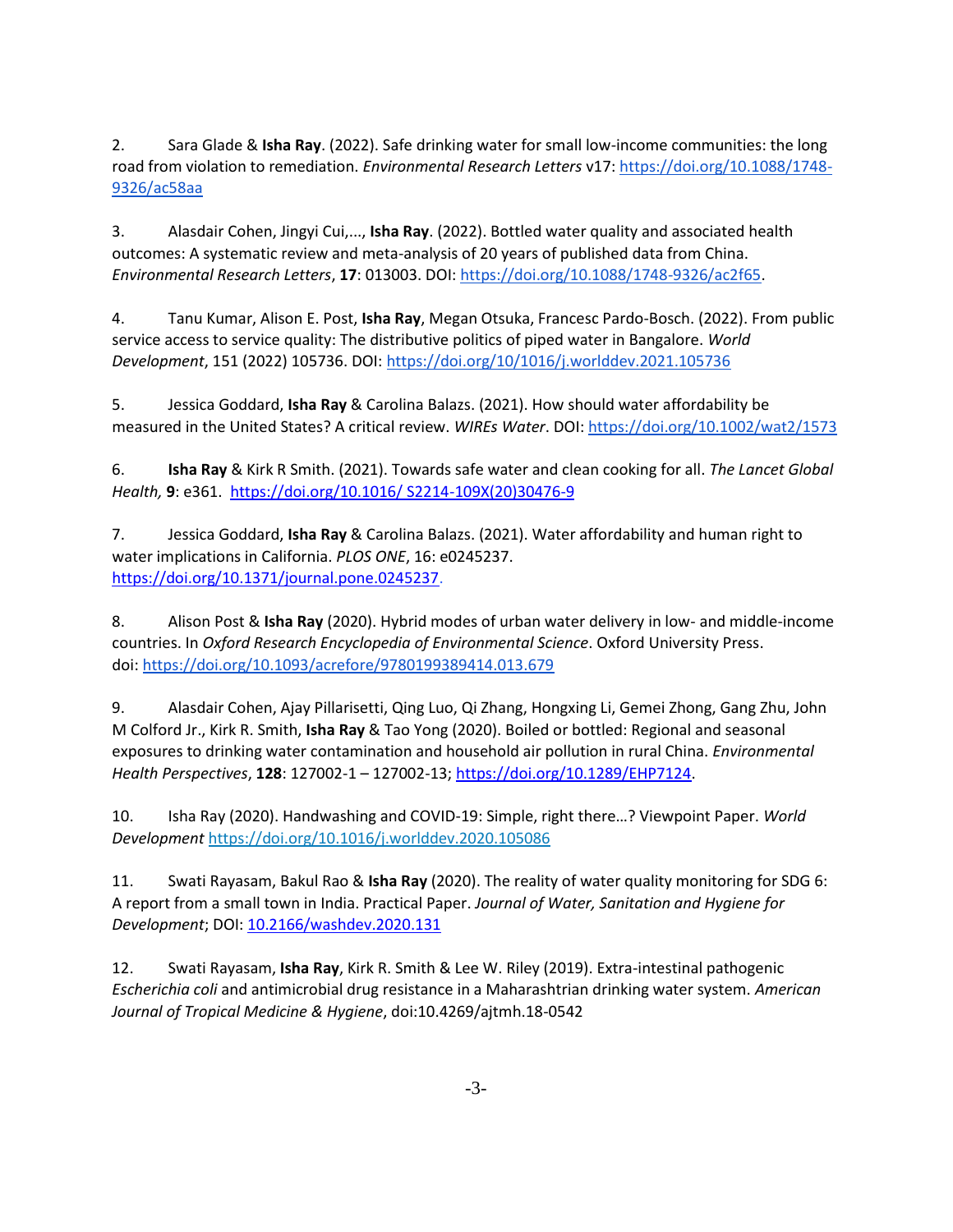13. **Isha Ray**, N. Billava, Z. Burt, JM Colford, Jr, A. Ercümen, KP Jayaramu, E. Kumpel, N. Nayak, KL Nelson, C. Woelfle-Erskine (2018). From intermittent to continuous water supply: A household-level evaluation of water system reforms in Hubli-Dharwad, Karnataka. *Economic and Political Weekly*, **58**: 39 – 48.

14. Alasdair Cohen & **Isha Ray** (2018). The global risks of increasing reliance on bottled water. *Nature Sustainability*, **1**: 327 – 329.<https://doi.org/10.1038/s41893-018-0098-9>

15. Zachary Burt, Ayşe Ercümen, Narayana Billava & **Isha Ray** (2018). From intermittent to continuous service: Costs, benefits, equity and sustainability of water system reforms in Hubli-Dharwad, India. *World Development,* **109**: 121 – 133. DOI: 10.1016/j.worlddev.2018.04.011

16. Tanu Kumar, Alison E. Post & **Isha Ray** (2018). Flows, leaks and blockages in informational interventions: A field experimental study of Bangalore's water sector. *World Development*, **106**: 149 – 160. DOI: [10.1016/j.worlddev.2018.01.022](https://doi.org/10.1016/j.worlddev.2018.01.022)

17. Fermin Reygadas, Joshua Gruber, Lindsay Dreizler, Kara Nelson & **Isha Ray** (2018). Measuring user compliance and cost-effectiveness of safe drinking water programs: A cluster-randomized study of household UV disinfection in rural Mexico. *American Journal of Tropical Medicine and Hygiene*. DOI: 10.4269/ajtmh.17-0440

18. Christopher Hyun, Alison E. Post & **Isha Ray** (2018). Frontline worker compliance with transparency reforms: barriers posed by family and financial responsibilities. *Governance*, **31**: 1 - 18. DOI: 10.1111/gove.12268

19. Alasdair Cohen, Qi Zhang, Qing Luo, Yong Tao, John M Colford, Jr. & **Isha Ray**. (2017). Predictors of drinking water boiling and bottled water consumption in rural China: A hierarchical modeling approach. *Environmental Science and Technology*. DOI: 10.1021/acs.est.7b01006.

20. Caroline Delaire, Abhijit Das, Susan Amrose, Ashok Gadgil, Joyashree Roy & **Isha Ray** (2017). Determinants of the use of alternatives to arsenic-contaminated shallow groundwater: an exploratory study in rural West Bengal, India. *Journal of Water and Health*, 15.5: 799 – 812. DOI: 10.2166/wh.2017.321.

21. Emily Kumpel, Cleo Woelfle-Erskine, **Isha Ray** & Kara Nelson (2017). Measuring household consumption and waste in unmetered, intermittent piped water systems. *Water Resources Research,*  **53**: 302 – 315. DOI: 10.1002/2016WR019702.

22. Zachary Burt, Robert M Njee, Yolanda Mbatia, Veritas Msimbe, Joe Brown, Thomas F Clasen, Hamisi M Malebo & **Isha Ray** (2017). User preferences and willingness to pay for safe drinking water: Experimental Evidence from Rural Tanzania. *Social Science and Medicine*, **173**:63 – 71. <http://dx.doi.org/10.1016/j.socscimed.2016.11.031>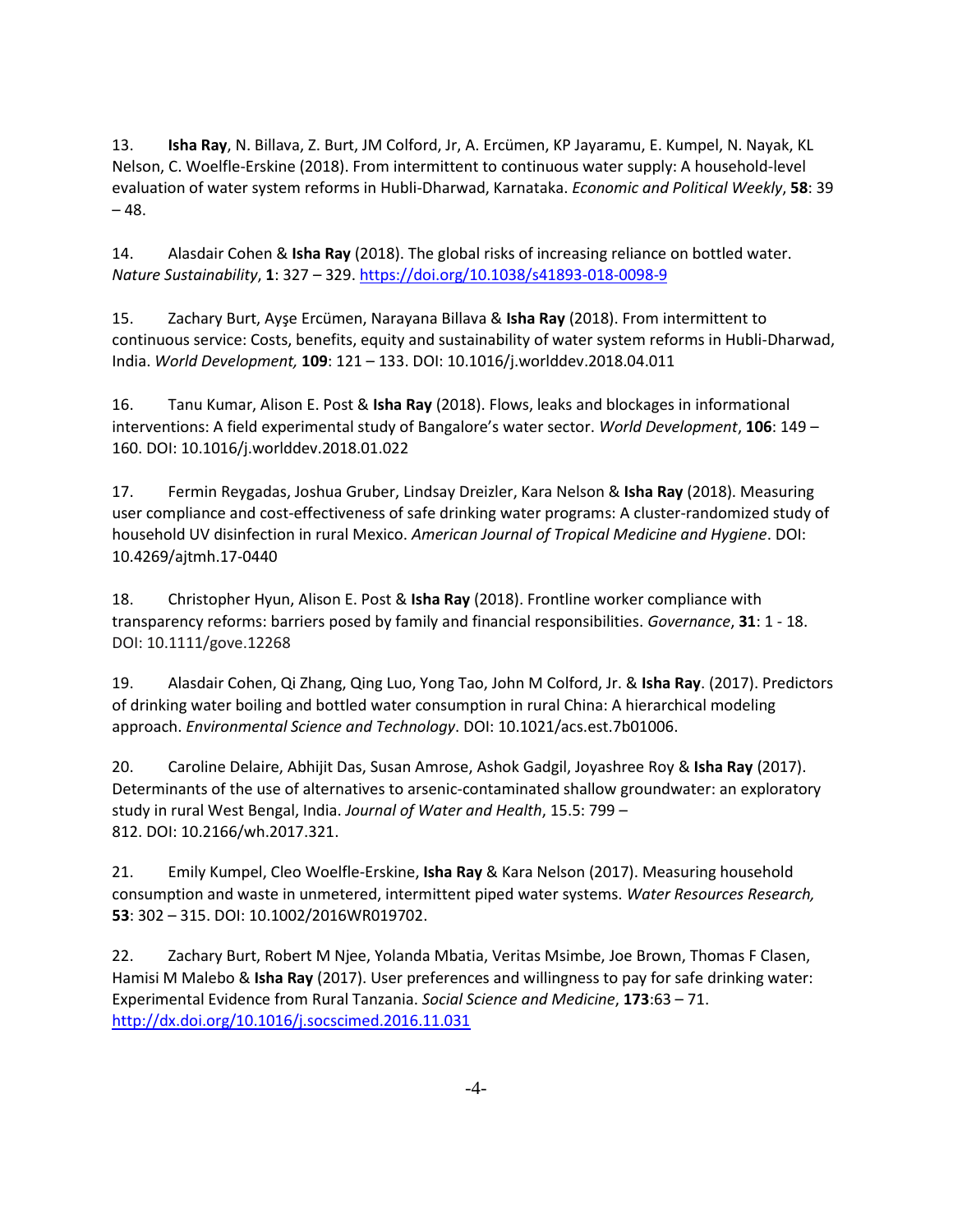23. Susan Amrose, Zachary Burt & **Isha Ray** (2015). Safe drinking water for low-income regions. *Annual Review of Environment and Resources*, **40**:9.1 – 9.29.

24. Alasdair Cohen, Yong Tao, Qing Luo, Gemei Zhong, Jeff Romm, John M Colford, Jr. & **Isha Ray** (2015). Microbiological evaluation of household drinking water treatment in rural China shows benefits of electric kettles: A cross-sectional study. *PLoS ONE*, 10(9): e0138451.

25. Ayşe Ercümen, Benjamin F. Arnold, Emily Kumpel, Zachary Burt, **Isha Ray**, Kara Nelson, & John M. Colford, Jr. (2015). Upgrading a piped water supply from intermittent to continuous delivery and association with waterborne illness: A matched cohort study in urban India. *PLoS Medicine*, 12(10): e1001892.

26. Fermin Reygadas, Joshua S. Gruber, **Isha Ray** & Kara L. Nelson (2015). Field efficacy evaluation and post-treatment contamination risk assessment of an ultraviolet disinfection and safe storage system. *Water Research*, **85**: 74 – 84.

27. Zachary Burt & **Isha Ray** (2014). Storage and non-payment: persistent informalities within the formal water supply of Hubli-Dharwad, India. *Water Alternatives*, **7**: 106 – 120. [Also reported in the India Water Portal[: http://www.indiawaterportal.org/articles/does-24x7-water](http://www.indiawaterportal.org/articles/does-24x7-water-supply-help-reduce-water-storage-or-hoarding-urban-areas)[supply-help-reduce-water-storage-or-hoarding-urban-areas\]](http://www.indiawaterportal.org/articles/does-24x7-water-supply-help-reduce-water-storage-or-hoarding-urban-areas)

28. Carolina Balazs & **Isha Ray** (2014). The Drinking Water Disparities Framework: On the origins and persistence of inequities in exposure. *American Journal of Public Health* | Framing Health Matters, **104**: 603 – 611.<https://doi.org/10.2105/AJPH.2013.301664>

29. Joshua S. Gruber, Fermin Reygadas, Ben Arnold, **Isha Ray**, Kara L. Nelson & John Colford, Jr. (2013). A stepped wedge, cluster-randomized trial of a household UV-disinfection and safe storage drinking water intervention in rural Baja California Sur, Mexico. *American Journal of Tropical Medicine and Hygiene*, **89**: 238 – 245.

30. Carolina Balazs, Rachel Morello-Frosch, Alan Hubbard & **Isha Ray** (2012). Environmental justice implications of arsenic contamination in California's San Joaquin Valley: a cross-sectional clusterdesign examining exposure and compliance in community drinking water systems. *Environmental Health*, **11**:84 (14 November 2012).

31. Anita Milman & **Isha Ray** (2011). Interpreting the unknown: Uncertainty and the management of transboundary groundwater. *Water International*, **36**: 631 – 645. [Special Issue on: Strengthening Cooperation on Transboundary Groundwater Resources].

32. Carolina Balazs, Rachel Morello-Frosch, Alan Hubbard & **Isha Ray** (2011). 'Social disparities in nitrate contaminated drinking water in California's San Joaquin Valley.' *Environmental Health Perspectives*, **119**: 1272 – 1278.13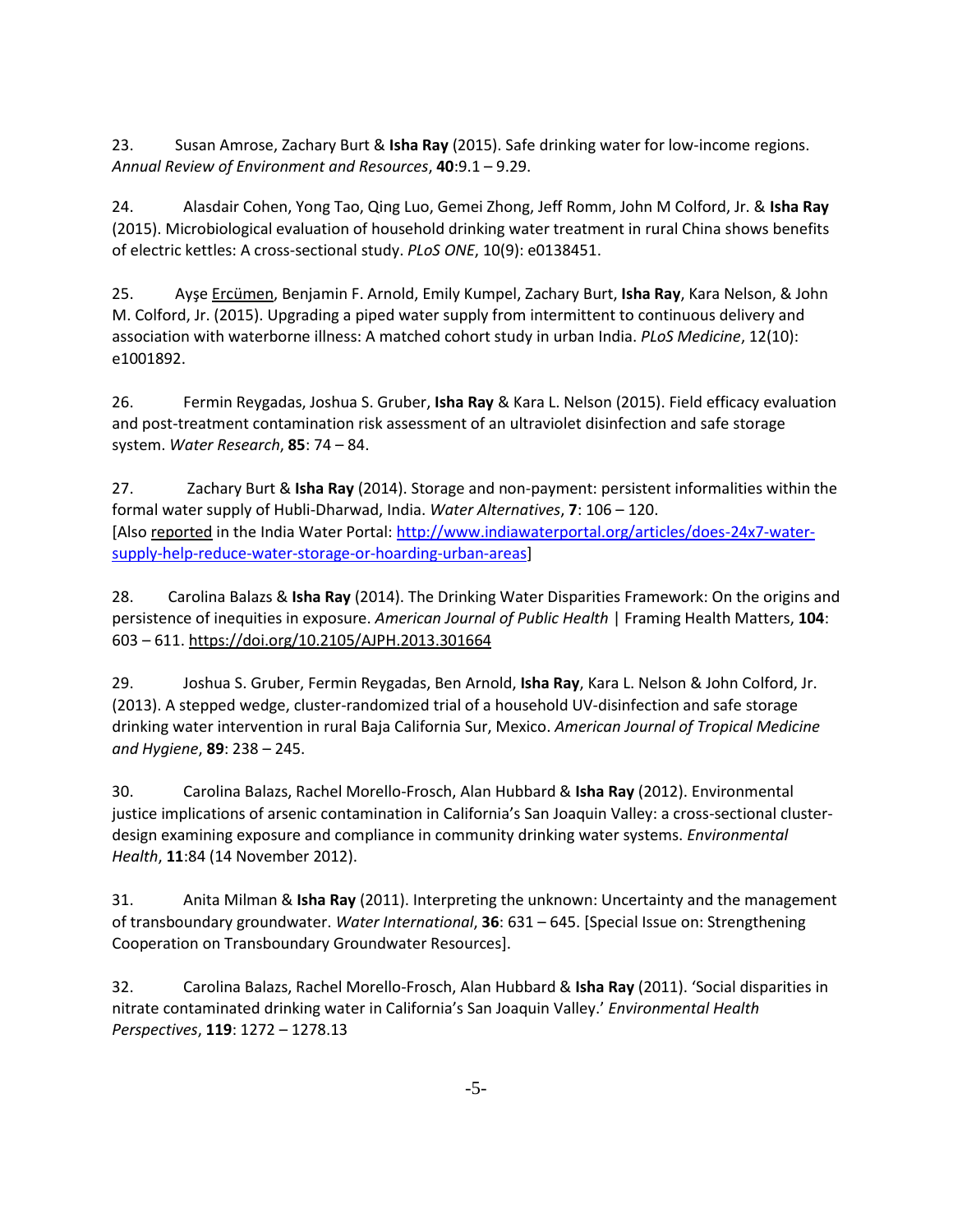33. Giorgos Kallis, **Isha Ray,** Julian Fulton & James McMahon (2010). Public versus private: Does it matter for water conservation? Insights from California. *Environmental Management*, **45**: 177 – 191.

34. David McKenzie & **Isha Ray**. (2009). Urban water supply in India: Status, reform options, and possible lessons. *Water Policy*, **11**: 442 – 460.

35. Jaquelin Cochran & **Isha Ray**. (2009). Equity reexamined: A study of community-based rainwater harvesting in Rajasthan, India. *World Development*, **37**: 435 – 444.

36. Carol de Wilde, Anita Milman, Yvonne Flores, Jorge Salmeròn & **Isha Ray**. (2008). An integrated method for evaluating community-based safe water programs and an application in rural Mexico. *Health Policy and Planning,* **23**: 452 – 464.

37. **Isha Ray** (2007). Women, water and development. *Annual Review of Environment and Resources,* **32**: 421 – 449.

38. **Isha Ray** (2005). Get the prices right: Water prices and irrigation efficiency. *Economic and Political Weekly*, August 13 2005: 3659 – 3668.

[Reprinted as Ch 4 in F. Molle and J. Berkoff (eds.) (2007) *Irrigation Water Pricing: The Gap Between Theory and Practice,* Wallingford: CABI Publishing]

39. **Isha Ray** & Jeffrey Williams (2002). Locational asymmetry and the potential for cooperation on a canal. *Journal of Development Economics*, **67**: 129 – 155.

40. **Isha Ray** & Serap Gül (1999). More from less: policy options and farmer choice under water scarcity. *Irrigation and Drainage Systems*, **13**: 361 – 383.

41. **Isha Ray** & Jeffrey Williams (1999). Evaluation of price policy in the presence of water theft. *American Journal of Agricultural Economics*, **81**: 928 – 941.

### **Sanitation**

42. Zachary Burt, CS Sharada Prasad, Pay Drechsel & **Isha Ray** (2021). The cultural economy of human waste reuse: Perspectives from peri-urban Karnataka, India. *Journal of Water, Sanitation and Hygiene for Development*, doi:10.2166/washdev.2021.196

43. Anoop Jain, Ashley Wagner, Claire Snell-Rood & **Isha Ray** (2020). Understanding open defecation in the age of *Swachh Bharat Abhiyan*: Agency, accountability and anger in rural Bihar. *International Journal of Environmental Research and Public Health*, **17**: 1384. doi:10.3390/ijerph17041384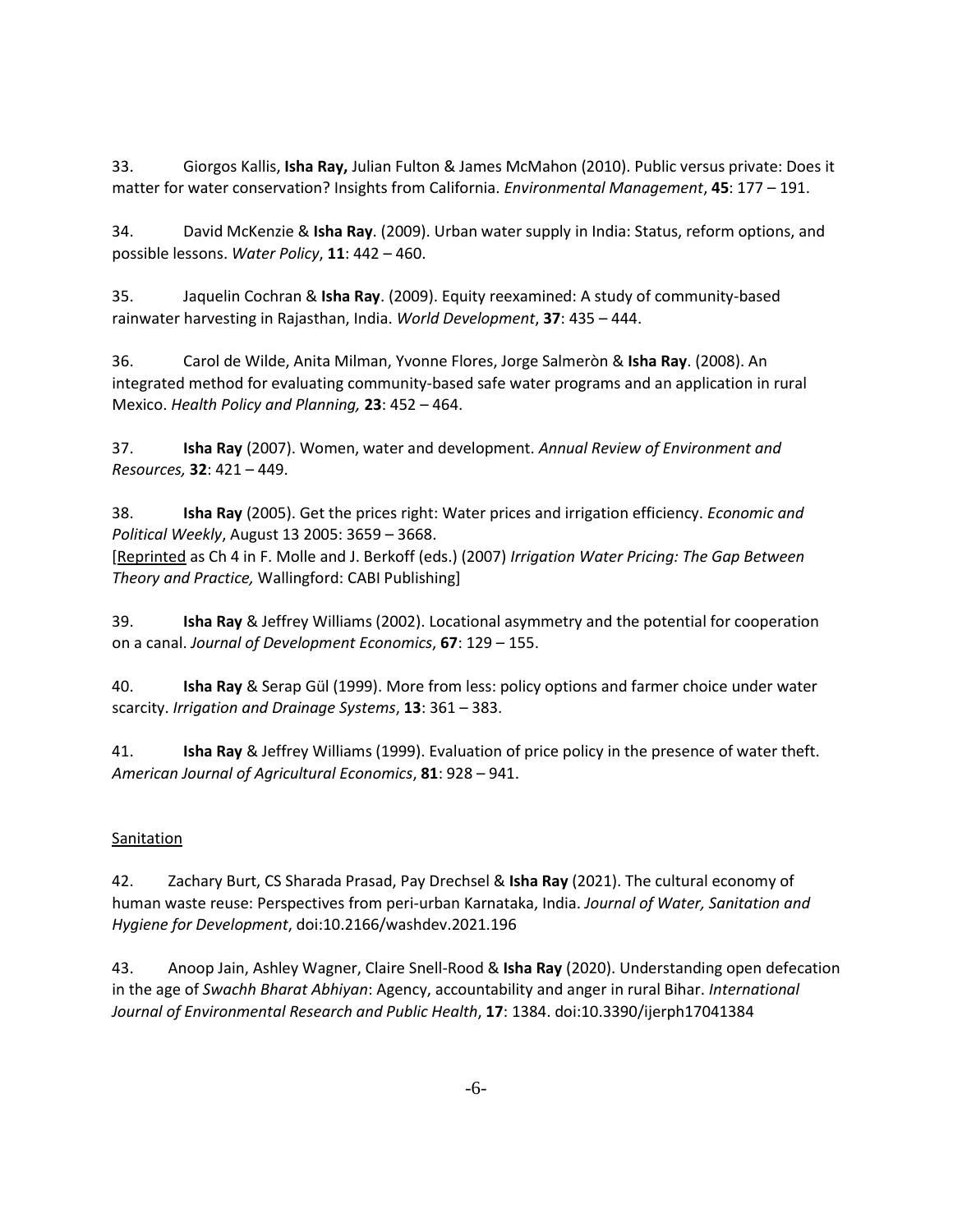44. Christopher Hyun, Zachary Burt, Yoshika Crider, Kara L. Nelson, CS Sharada Prasad, Swati DG Rayasam, William Tarpeh & **Isha Ray** (2019). Sanitation for low-income regions: A cross-disciplinary review. *Annual Review of Environment and Resources*, **44**: 2.1 – 2.32.

45. CS Sharada Prasad & **Isha Ray** (2019). When the pits fill up: (in)visible flows of waste in urban India. *Journal of Water, Hygiene and Sanitation for Development*, **9**: 338 – 347. doi: 10.2166/washdev.2019.153 *[IWA-selected Top 10 cited papers on non-sewered sanitation 2016 – 2020]*

46. CS Sharada Prasad & **Isha Ray** (2018). "When you start doing this work, it is hard to eat *dal*": Life and work in a manual scavenger family. *Economic and Political Weekly*, **v(LIII)**: 25 – 27.

47. CS Sharada Prasad & **Isha Ray** (2018). "It has to be done only at night": Human Waste Disposal in Bengaluru. Commentary | *Economic and Political Weekly*, **v(LIII)**: 13 – 21.

48. NC Narayanan, **Isha Ray**, Govind Gopakumar, & Poonam Argade (2017). Towards sustainable urban sanitation: A capacity-building approach to wastewater mapping for small towns in India. *Journal of Water, Hygiene and Sanitation for Development*. DOI: 10.2166/washdev.2017.071

49. Zachary Burt, Kara Nelson & **Isha Ray** (2016). Towards Gender Equality through Sanitation Access. *United Nations Women Discussion Paper*.

[http://www.unwomen.org/en/digital-library/publications/2016/3/towards-gender-equality-through](http://www.unwomen.org/en/digital-library/publications/2016/3/towards-gender-equality-through-sanitation-access)[sanitation-access](http://www.unwomen.org/en/digital-library/publications/2016/3/towards-gender-equality-through-sanitation-access)

50. Ashley Murray & **Isha Ray** (2010). Back-end users: The unrecognized stakeholders in demanddriven sanitation. *Journal of Planning, Education and Research*, **36**: 94 – 102.

51. Ashley Murray & **Isha Ray** (2009). Wastewater for agriculture: A reuse-oriented planning model and its application in peri-urban China. *Water Research*, **44**: 1667 – 1679.

52. Ashley Murray, **Isha Ray** & Kara Nelson (2009). An innovative sustainability assessment for urban wastewater infrastructure and its application in Chengdu, China. *Journal of Environmental Management*, **90**: 3553 – 3560.

### Energy

53. Annelise Gill-Wiehl, **Isha Ray** & Daniel Kammen (2021). Is clean cooking affordable? A review. Renewable and Sustainable Energy Reviews, **151** (2021) 111537. <https://doi.org/10.1016/j.rser.2021.111537>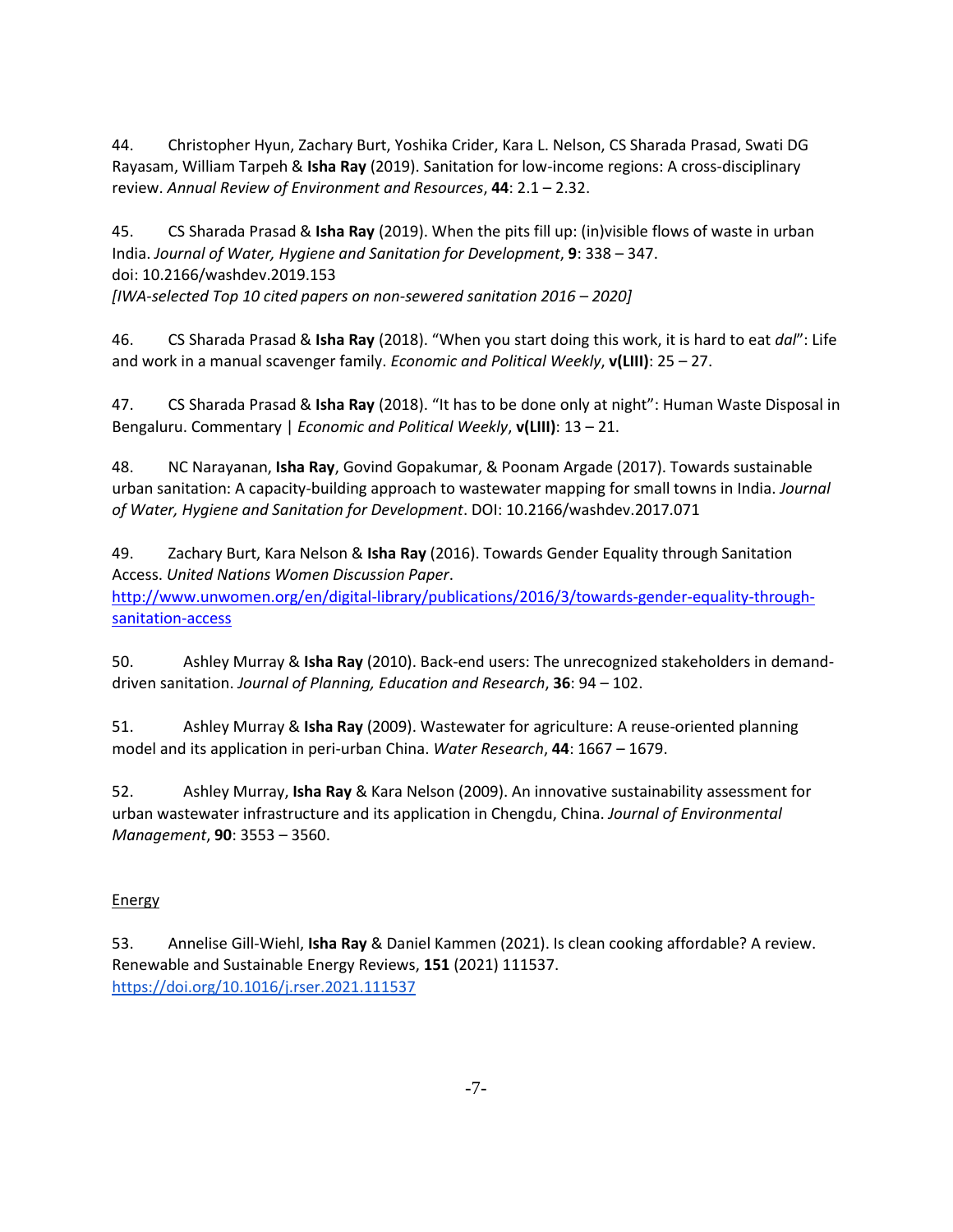54. Bodie Cabiyo, **Isha Ray** & David Levine (2021). The refill gap: Clean cooking fuel adoption in rural India. *Environmental Research Letters*, **16**: 014035.<https://doi.org/10.1088/1748-9326/abd133>

55. Veronica Jacome, Noah Klugman, Catherine Wolfram, Belinda Grunfeld, Duncan Callaway & **Isha Ray** (2019). Power quality and modern energy for all. *Proc. Natl. Acad. Sci*. *USA*, [www.pnas.org/cgi/doi/10.1073/pnas.1903610116](http://www.pnas.org/cgi/doi/10.1073/pnas.1903610116)

56. Veronica Jacome & **Isha Ray** (2018). The prepaid electric meter: Rights, relationships and reification in Unguja, Tanzania. *World Development*. DOI: 10.1016/j.worlddev.2018.01.007

57. Gabrielle Wong-Parodi, Hadi Dowlatabadi, Tim McDaniels & **Isha Ray** (2011). Influencing attitudes towards carbon capture and sequestration: A social marketing approach. *Environmental Science and Technology,* **45**: 6743 – 6751.

58. Judith Bradbury, **Isha Ray**, Tarla Rai Peterson, Sarah Wade, Gabrielle Wong-Parodi & Andrea Feldpausch (2009). The role of social factors in shaping public perceptions of CCS: Results of multi-state focus group interviews in the US. *Energy Procedia* **1***:* 4665 – 4672*.* 

59. Gabrielle Wong-Parodi & **Isha Ray** (2009). Community perceptions of carbon sequestration: Insights from California. *Environmental Research Letters*, 4. DOI:10.1088/1748-9326/4/3/034002.

60. Gabrielle Wong-Parodi, **Isha Ray** & Alexander Farrell (2008). Environmental non-government organizations' perceptions of geologic sequestration. *Environmental Research Letters,* 3. <http://www.iop.org/EJ/abstract/1748-9326/3/2/024007>

### Other Resources

61. Beatriz Rodríguez Labajos & **Isha Ray** (2021). Six avenues for engendering creative environmentalism. *Global Environmental Change* v68. https://doi.org/10.1016/j.gloenvcha.2021.102269

62. Kripa Jagannathan, Andrew Jones & **Isha Ray** (2020). The making of a metric: Co-producing decision-relevant climate science. *Bulletin of the American Meteorological Society*. DOI: 10.1175/BAMS-D-19-0296.1.

63. Christian Casillas & **Isha Ray** (2018). Participatory modeling and development practice: artisanal fishers in Nicaragua. *Development in Practice*. DOI: 10.1080/09614524.2018.1519012

64. Epstein, K., J. DiCarlo, R. Marsh, B. Adhikari, D. Paudel, **I. Ray** and I. E. Måren (2018). Recovery and adaptation after the 2015 Nepal earthquakes: a smallholder household perspective. *Ecology and Society* 23 (1):29. DOI[: https://doi.org/10.5751/ES-09909-230129](https://doi.org/10.5751/ES-09909-230129)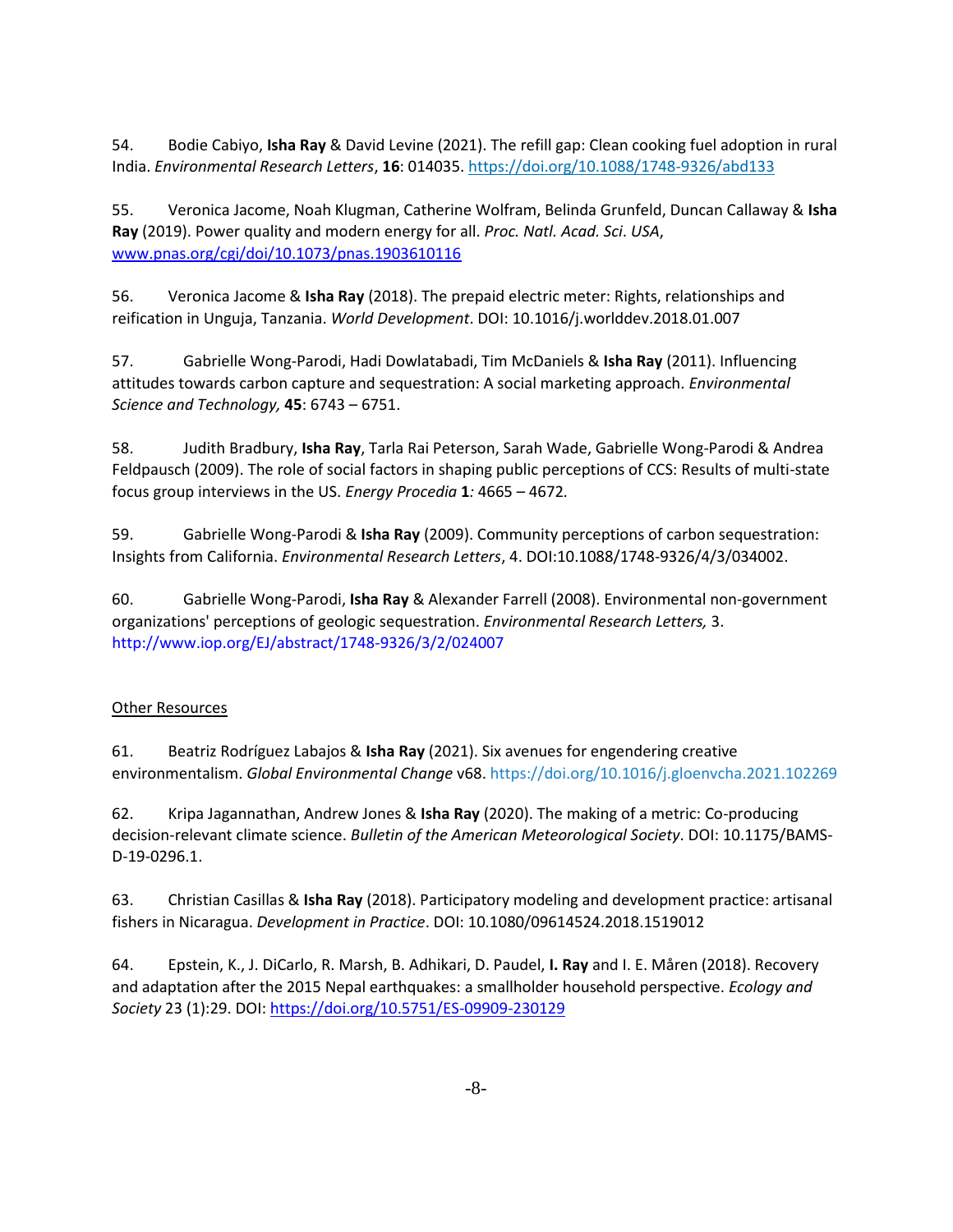65. Kathleen Epstein, Jessica DiCarlo, Robin Marsh, **Isha Ray** & Inger Måren (2017). Post-disaster coping strategies of smallholder farming communities in Nepal. *Case Studies in the Environment*. DOI: <https://doi.org/10.1525/cse.2017.000612>

66. **Isha Ray** (2016). Investing in Gender-Equal Sustainable Development. *United Nations Women Discussion Paper*.

[http://www.unwomen.org/en/digital-library/publications/2016/8/investing-in-gender-equal](http://www.unwomen.org/en/digital-library/publications/2016/8/investing-in-gender-equal-sustainable-development)[sustainable-development](http://www.unwomen.org/en/digital-library/publications/2016/8/investing-in-gender-equal-sustainable-development)

67. **Isha Ray** & Renee Kuriyan (2012). Poverty and profits in the information age. *Information Technology and International Development*, 8 (1): iii - viii. [Introduction to Special Issue on: Poverty and Profits in the Information Age]

68. **Isha Ray** & Renee Kuriyan (2011). Towards aspirations as a development indicator: The case of information and communication technologies. *Proceedings of the 4th IEEE/ACM International Conference ICTD 2010.*

69. Renee Kuriyan & **Isha Ray** (2009). Outsourcing the state? Public-private partnerships and information technologies in India. *World Development*, **37**: 1663 – 1673.

70. Renee Kuriyan & **Isha Ray** (2009). E for "Express": Seeing the Indian state through ICTD. *Proceedings of the 3rd IEEE/ACM International Conference ICTD 2009*: 66 – 73.

71. Renee Kuriyan, **Isha Ray** & Kentaro Toyama. (2008). Information and communication technologies for development: The bottom of the pyramid model in practice. *The Information Society,*  **24**: 93 – 104.

72. Renee Kuriyan & **Isha Ray** (2007). Private public partnerships and information technologies for development in India. *Proceedings of the 2nd IEEE/ACM International Conference ICTD 2007*: 310 – 320.

73. Renee Kuriyan, Kentaro Toyama, & **Isha Ray** (2006). Integrating social development and financial sustainability: The social and political challenges of kiosks. *Proceedings of IEEE International Conference ICTD 2006:* 121 – 130.

74. **Isha Ray** (2006). Outcomes and processes in economics and anthropology. *Economic Development and Cultural Change*, **54:** 677 – 694. [Reprinted as Ch 4 in Bardhan and Ray (eds) *The Contested Commons*, Blackwell Publishing 2008]

75. Pranab K Bardhan & **Isha Ray** (2006). Methodological approaches to the question of the commons. *Economic Development and Cultural Change*, **54**: 655 – 676. [Reprinted as Ch 1 in Bardhan and Ray (eds) *The Contested Commons*, Blackwell Publishing 2008]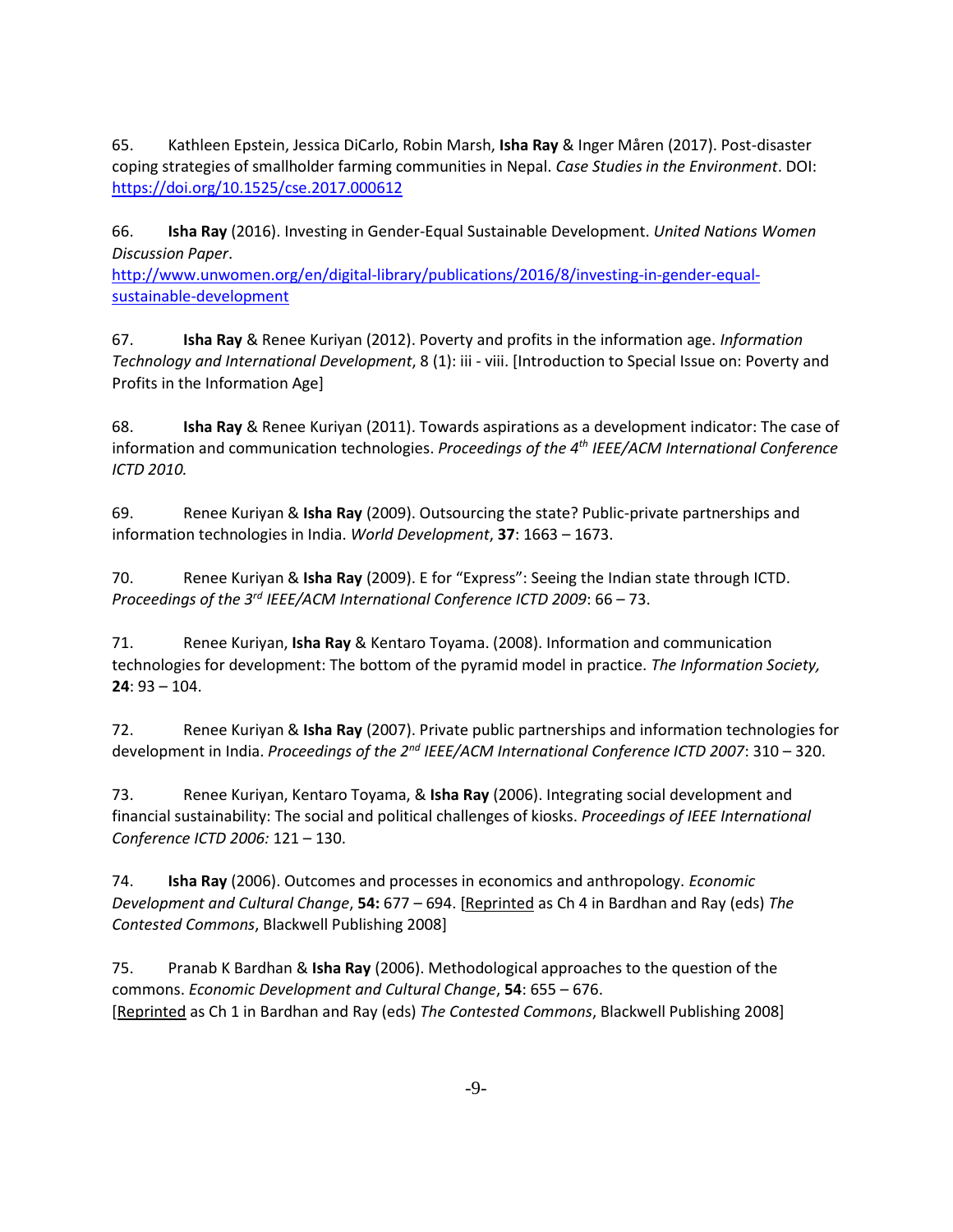### **Book Chapters**

Carolina Balazs & **Isha Ray** (2015). Water Justice in California's Central Valley. Chapter 11 in Lassiter, Allison (ed.) *Sustainable Water*. Berkeley: University of California Press.

**Isha Ray** (2015). Transformative Investments for Gender-Equal Sustainable Development. Chapter 6 in Leach, Melissa (ed.) *Gender Equality and Sustainable Development Pathways*. Abingdon & New York: Routledge. [Based on Ray 2016 *United Nations Women Discussion Paper*]

PK Bardhan & **Isha Ray** (2008 and 2014). Methodological Approaches in Economics and Anthropology. In John B. Davis and Wilfred Dolfsma (eds.) *Elgar Companion to Social Economics.* Edward Elgar Publishing.

### **Other Publications**

Lead author UNESCO-WWAP (2020). *Accelerating Gender Equality in the Water Domain: A Call for Action*. UNESCO-WWAP Gender and Water Working Group Position Paper. [https://en.unesco.org/sites/default/files/accelerating\\_gender\\_equality\\_in\\_the\\_water\\_domain\\_a\\_call\\_f](https://en.unesco.org/sites/default/files/accelerating_gender_equality_in_the_water_domain_a_call_for_action_position_paper_final.pdf) or action position paper final.pdf

CS Sharada Prasad & **Isha Ray** (2019). Photo-Essay: When the Sewers Get Blocked. The India Forum <https://www.theindiaforum.in/article/when-sewers-get-blocked>

Also India Water Portal [https://www.indiawaterportal.org/articles/when-sewers-get-blocked-sanitation](https://www.indiawaterportal.org/articles/when-sewers-get-blocked-sanitation-labour-urban-india)[labour-urban-india;](https://www.indiawaterportal.org/articles/when-sewers-get-blocked-sanitation-labour-urban-india) EPW Engag[e https://www.epw.in/engage/article/when-sewers-get-blocked-photo](https://www.epw.in/engage/article/when-sewers-get-blocked-photo-essay-sanitation-labour-world-toilet-day)[essay-sanitation-labour-world-toilet-day](https://www.epw.in/engage/article/when-sewers-get-blocked-photo-essay-sanitation-labour-world-toilet-day)

CS Sharada Prasad & **Isha Ray** (2018). Photo-Essay: When the Pits Fill Up: A Day in the Life of Sanitation Workers in Urban India. *India Water Portal* [http://www.indiawaterportal.org/articles/when-pits-fill-day](http://www.indiawaterportal.org/articles/when-pits-fill-day-life-sanitation-workers-urban-india)[life-sanitation-workers-urban-india](http://www.indiawaterportal.org/articles/when-pits-fill-day-life-sanitation-workers-urban-india)

Also: *EPW Engage* [https://www.epw.in/engage/article/how-do-sanitation-workers-live-and-work-in](https://www.epw.in/engage/article/how-do-sanitation-workers-live-and-work-in-urban-india)[urban-india;](https://www.epw.in/engage/article/how-do-sanitation-workers-live-and-work-in-urban-india) *Athena Infonomics* [http://www.athenainfonomics.com/2018/11/18/sanitation-workers](http://www.athenainfonomics.com/2018/11/18/sanitation-workers-india/)[india/](http://www.athenainfonomics.com/2018/11/18/sanitation-workers-india/)

CS Sharada Prasad & **Isha Ray** (2017). Photo-Essay: Where There are no Sewers: The Toilet Cleaners of Lucknow. *India Water Portal* [http://www.indiawaterportal.org/articles/where-there-are-no-sewers](http://www.indiawaterportal.org/articles/where-there-are-no-sewers-toilet-cleaners-lucknow)[toilet-cleaners-lucknow](http://www.indiawaterportal.org/articles/where-there-are-no-sewers-toilet-cleaners-lucknow)

■ Selected by *India Water Portal* as one of seven "The Best of 2017" contributions of the year [\(http://mailchi.mp/indiawaterportal/the-best-of-2017?e=ddf4dcbf44\)](http://mailchi.mp/indiawaterportal/the-best-of-2017?e=ddf4dcbf44))

Also: *Counter Currents* (11/14/2017)[. http://www.countercurrents.org/2017/11/14/photo-essay-where](http://www.countercurrents.org/2017/11/14/photo-essay-where-there-are-no-sewers-the-toilet-cleaners-of-lucknow/)[there-are-no-sewers-the-toilet-cleaners-of-lucknow/;](http://www.countercurrents.org/2017/11/14/photo-essay-where-there-are-no-sewers-the-toilet-cleaners-of-lucknow/)

*The Wire* (11/19/2017)[. https://thewire.in/198241/where-there-are-no-sewers-the-toilet-cleaners-of](https://thewire.in/198241/where-there-are-no-sewers-the-toilet-cleaners-of-lucknow/)[lucknow/;](https://thewire.in/198241/where-there-are-no-sewers-the-toilet-cleaners-of-lucknow/)

*Athena Infonomics* (11/21/2017). [https://www.athenainfonomics.in/2017/11/21/lucknow-toilet](https://www.athenainfonomics.in/2017/11/21/lucknow-toilet-cleaners/)[cleaners/](https://www.athenainfonomics.in/2017/11/21/lucknow-toilet-cleaners/)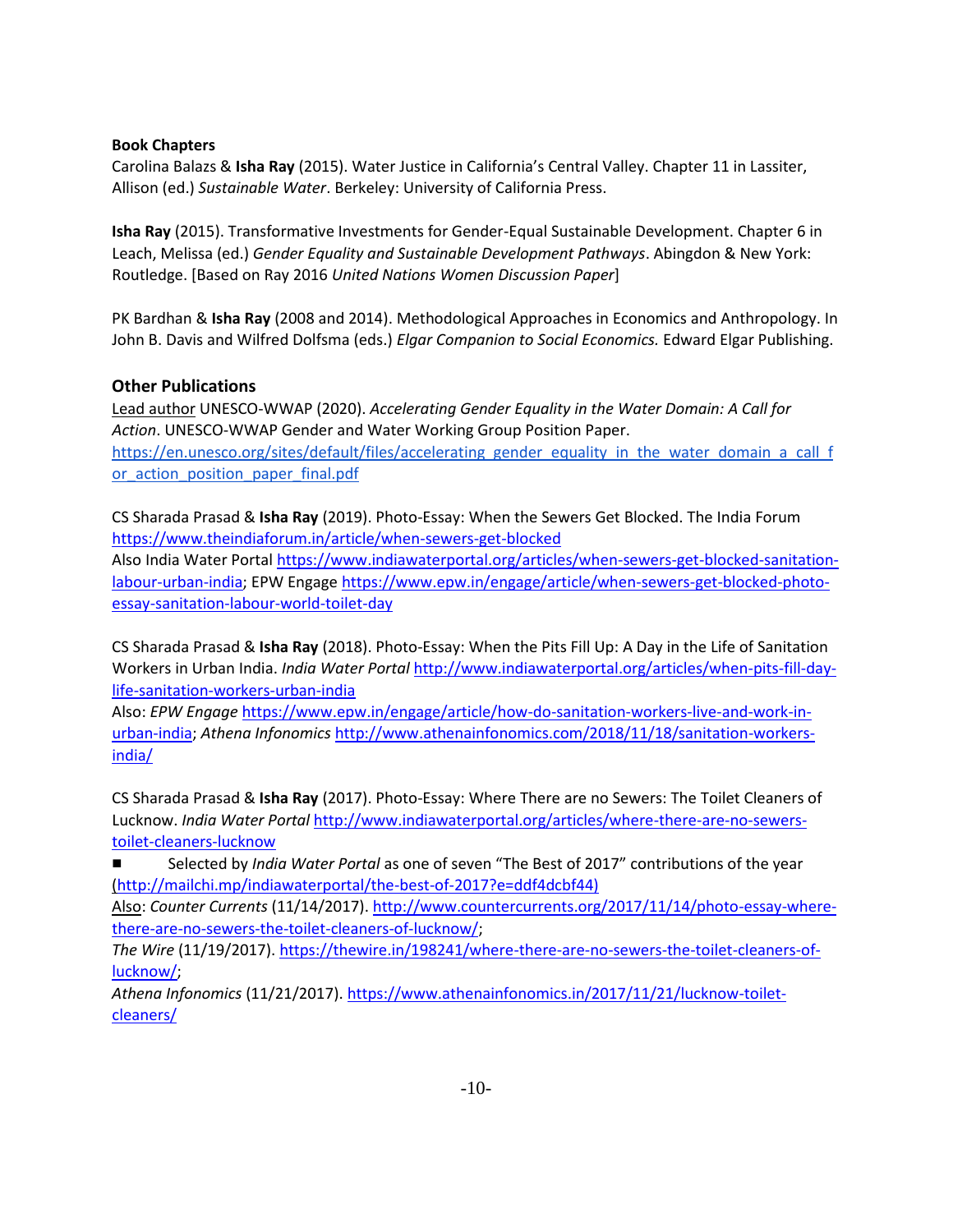[The 2017 and 2018 essays were collected into a booklet and launched by GIZ and the Sustainable Sanitation Alliance on World Toilet Day 2018 | *Where there are no sewers: Photo-essays on Sanitation Work in Urban India* | [https://www.susana.org/en/knowledge-hub/resources-and](https://www.susana.org/en/knowledge-hub/resources-and-publications/library/details/3477)[publications/library/details/3477](https://www.susana.org/en/knowledge-hub/resources-and-publications/library/details/3477) ]

**Isha Ray** (2017). Public Spaces, Private Acts: Toilets and Gender Equality. *ITEMS* | Launching paper for *Just Environments* series | May 30: [http://items.ssrc.org/public-spaces-private-acts-toilets-and-gender](http://items.ssrc.org/public-spaces-private-acts-toilets-and-gender-equality/)[equality/](http://items.ssrc.org/public-spaces-private-acts-toilets-and-gender-equality/)

Co-Chair and Lead Author *Report of the Expert Group Meeting on the CSW 60 Priority Theme:* Women's Empowerment and the Link to Sustainable Development (2015). New York: UN Women. [http://www2.unwomen.org/~/media/headquarters/attachments/sections/csw/60/csw60%20egm%20r](http://www2.unwomen.org/~/media/headquarters/attachments/sections/csw/60/csw60%20egm%20report.pdf?v=1&d=20160128T152130) [eport.pdf?v=1&d=20160128T152130](http://www2.unwomen.org/~/media/headquarters/attachments/sections/csw/60/csw60%20egm%20report.pdf?v=1&d=20160128T152130)

**Isha Ray** (May 30 2015). India's emergency in slow motion. *CNN.com Opinions*: <http://www.cnn.com/2015/05/29/opinions/ray-india-heatwave-emergency/index.html>

Contributing Author to *Gender Equality and Sustainable Development*: World Survey on the Role of Women in Development (2014). New York: UN Women. [http://www.unwomen.org/~/media/headquarters/attachments/sections/library/publications/2014/un](http://www.unwomen.org/~/media/headquarters/attachments/sections/library/publications/2014/unwomen_surveyreport_advance_16oct.pdf) women surveyreport advance 16oct.pdf

**Isha Ray**. (2013). 'Challenges and Achievements in Millennium Development Goals for Water and Sanitation for Women and Girls'. *UN Women Expert Group Briefing Paper*. [http://www.unwomen.org/~/media/Headquarters/Attachments/Sections/CSW/58/EP11-](http://www.unwomen.org/~/media/Headquarters/Attachments/Sections/CSW/58/EP11-IshaRay%20pdf.pdf) [IshaRay%20pdf.pdf](http://www.unwomen.org/~/media/Headquarters/Attachments/Sections/CSW/58/EP11-IshaRay%20pdf.pdf)

Contributing Author to Report on Structural and Policy Constraints in Achieving the MDGs for Women and Girls (2013). *58th United Nations Commission on the Status of Women*, New York [http://www.unwomen.org/~/media/Headquarters/Attachments/Sections/CSW/58/CSW58-2013-EGM-](http://www.unwomen.org/~/media/Headquarters/Attachments/Sections/CSW/58/CSW58-2013-EGM-Report-en.pdf)[Report-en.pdf](http://www.unwomen.org/~/media/Headquarters/Attachments/Sections/CSW/58/CSW58-2013-EGM-Report-en.pdf)

**Isha Ray**. 2008. 'Women and water in the developing world.' March 20, 2008. In: *Encyclopedia of Earth*, Cutler J. Cleveland (ed). Washington, D.C.: Environmental Information Coalition, National Council for Science and the Environment.<http://www.earthportal.org/?p=714> [Based on Ray 2007 in *Ann. Rev. Envir. Res*]

Renee Kuriyan, **Isha Ray** & Daniel Kammen (2008). 'How to use technology to spur development.' *Issues in Science and Technology*, Winter 2008: 70 – 74.

Giorgos Kallis, Michael Kiparsky, Anita Milman & **Isha Ray** (2006). 'Glossing over the complexity of water.' *Science* Letters 314: 1387 – 1388, 1 December 2006.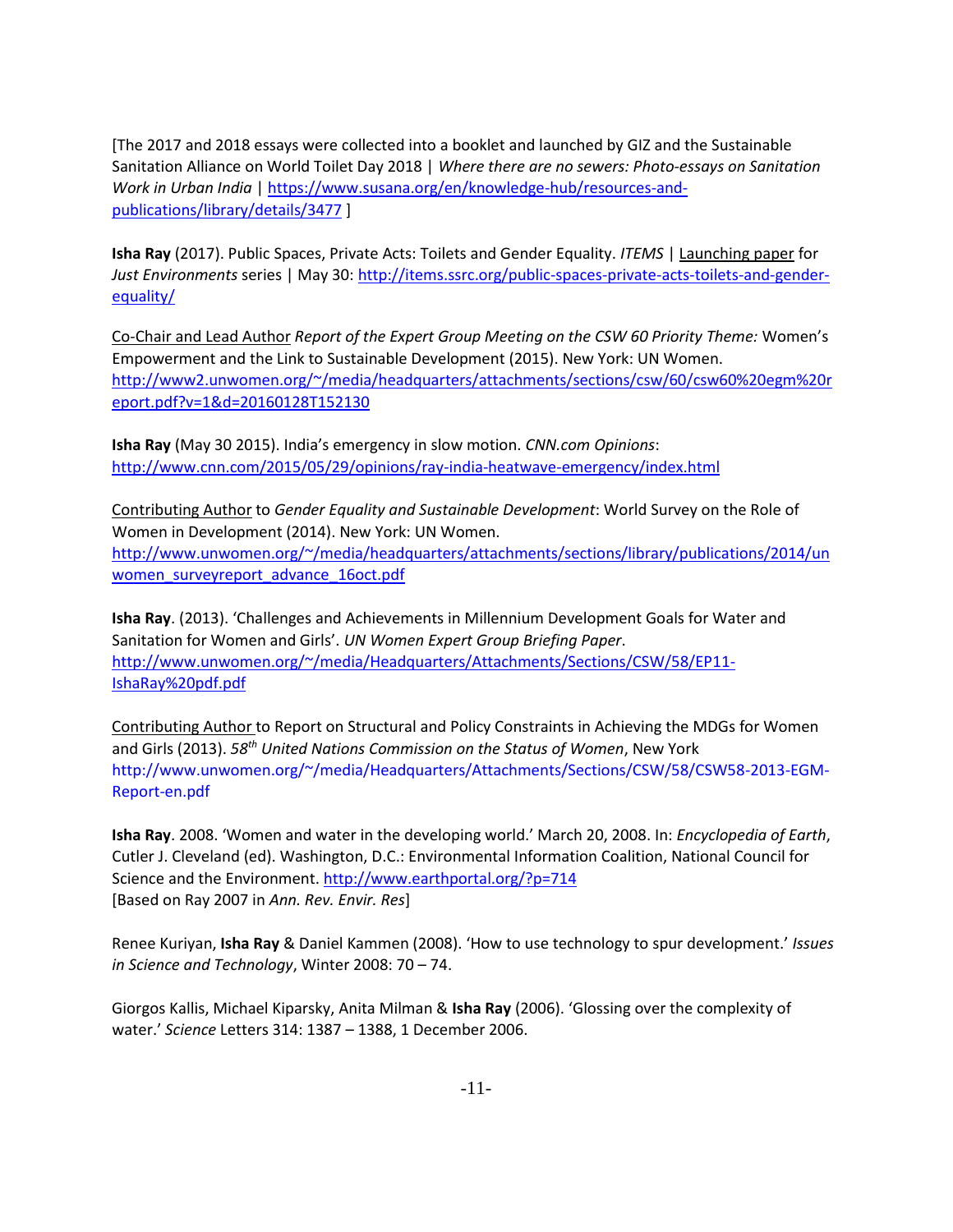## **Courses taught**

## 1. **Social Science Research Methods**

Epistemology, Sampling, Surveys, Interviewing, Content Analysis, Participant Observation, Comparative Method, Case Study Method, Ethics.

## 2. **Water and Development**

The Politics, Economics and Policy of Water and: health, sustainable development, participatory development, gender, financing, privatization, transboundary cooperation.

### 3. **Environmental Classics**

From Rachel Carson to Michael Pollan: non-academic books and papers that have framed our thoughts on nature, culture and resources.

### 4. **Community-Driven Development**

Theory and case studies of community-based and participatory development approaches in the developing world

### **PhD students graduated**

Anushah Hossain, 2022 (Postdoc, Stanford University) Sophie Major, 2022 (Independent researcher) Yoshika Crider, 2021 (Postdoc, King Center on Global Development, Stanford University) Christopher Hyun, 2020 (Senior Environmental Scientist | CA State Water Board) Veronica Jacome, 2020 (Assistant Professor | Temple University) Jessica Joan Goddard, 2019 (Chief Science Officer | SimpleWater) Kripa Jagannathan, 2019 (Postdoctoral Research Fellow | Lawrence Berkeley National Laboratory) CS Sharada Prasad, 2018 (Senior Principal | Sustainability Practice Unit | Infosys | Bangalore, India) Alasdair Cohen, 2016 (Assistant Professor | Virginia Polytechnic Institute, Blacksburg) Zachary Burt, 2015 (Senior Economist | Athena Infonomics) Julian Fulton, 2015 (Assistant Professor | California State University, Sacramento) Cleo Woelfle-Erskine, 2015 (Assistant Professor | University of Washington, Seattle) Fermin Reygadas Gil Robles, 2014 (Ashoka Fellow | Co-Founder, Fundación Cántaro Azul, Mexico) Deborah Cheng, 2013 (Colin Powell School | City College of New York) Carolina Balazs, 2012 (Research Scientist | OEHHA | US Environmental Protection Agency) Gabrielle Wong-Parodi, 2011 (Assistant Professor | Stanford University) Anita Milman, 2010 (Associate Professor | University of Massachusetts-Amherst) Ashley Muspratt, 2009 (Founder | PIVOT, Inc; Rwanda) Renee Kuriyan Wittemyer, 2009 (Lead, Women & Technology | Executive Office of Melinda Gates) Jaquelin Cochran, 2008 (Senior Energy Analyst | National Renewable Energy Laboratory) Renata Andrade, 2006 (Faculty | Catholic University of Brasilia, Brazil)

# **Invited Talks**

'Safe Drinking Water for All.' Indian Institute of Technology-Bombay. Mumbai. December 2021.

'Approaching Sustainability' Speaker Series. Stanford University. May 2021.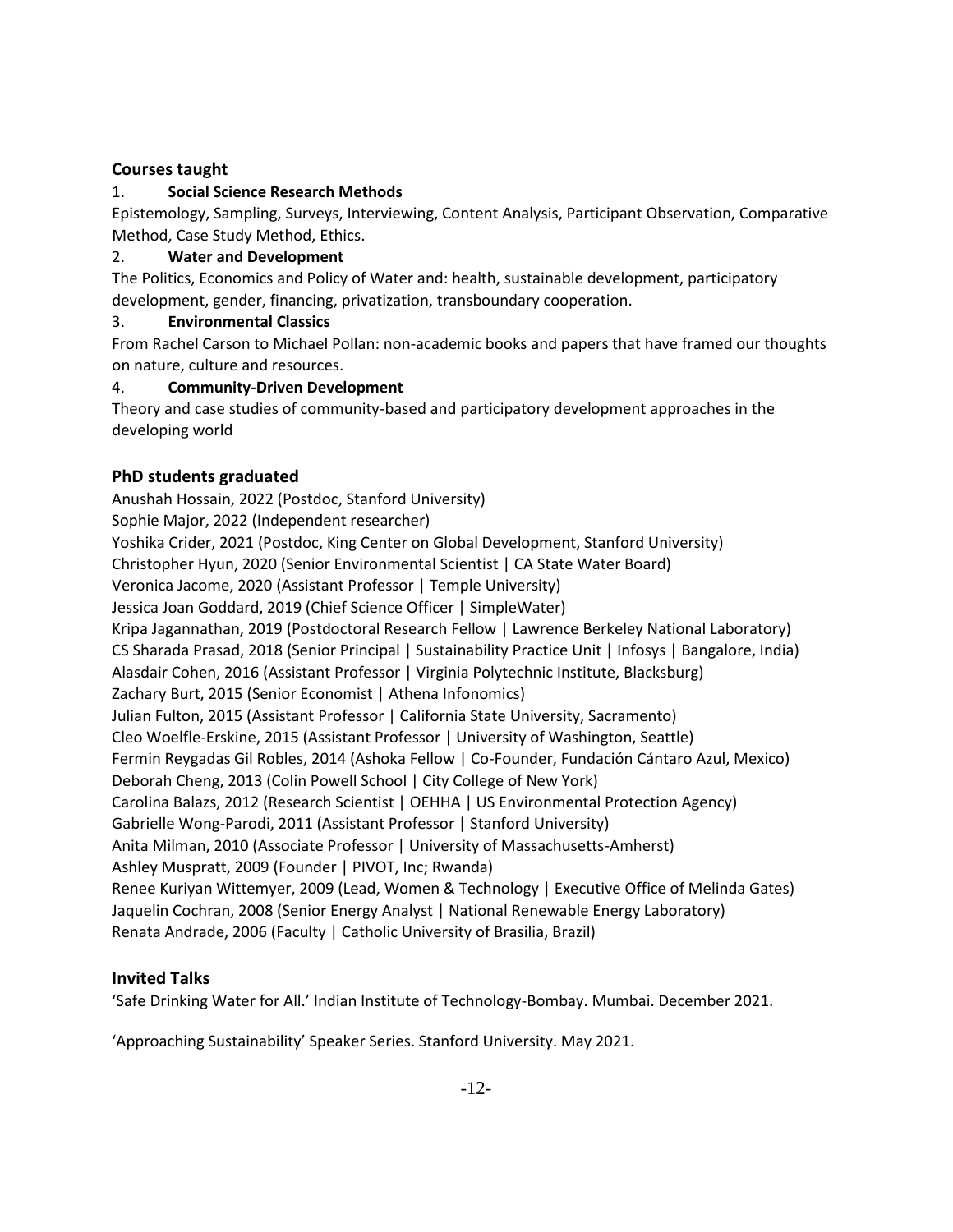'Affordability and the Human Right to Water in California.' Stanford University. January 2021.

'Towards Safe Drinking Water for All.' Oxford Water Network, Oxford University. October 2020.

'Access and Accountability: Reflections on Safe Water.' Virginia Tech. Blacksburg. October 2019.

'Water is Another Word for Life.' Masters of Development Practice Special Lecture. Berkeley. April 2019.

'Reimagining Health, Empowerment & Sovereignty in Bangladesh.' Chowdhury Center- London School of Economics Bangladesh Summit. February 2019.

'From Intermittent to Continuous Water Supply.' Center for South Asia & The Woods Institute, Stanford University. February 2019.

'Gender Equality & Sanitation.' Tesla Headquarters, Palo Alto. October 2018.

'Agency, Education and Sanitation: Adolescent Girls in Rural India.' University of Illinois. Chicago, September 2018.

'Water and Sanitation for Sustainable Cities and Communities'. United Nations Africa Headquarters, Nairobi, June 2018.

'The Sanitation Goal in the SDGs'. *Sustainable Development Expert Group Meeting* in preparation for *High-Level Policy Forum* 2018*.* United Nations Headquarters, New York, January 2018.

'At the Two-year Mark for *Swachh Bharat*: A Tale of Two Scavengers' (with C. Sharada Prasad). Institute for South Asia Studies, UC Berkeley, October 2017.<https://southasia.berkeley.edu/swacch-bharat>

'Gender Equality: A View from the Loo'. *Homecoming Lecture*; UC Berkeley, October 2016

*Graduation Speaker*, Global Poverty and Practice Minor, University of California, Berkeley. May 2016.

'Towards Gender Equality through Sanitation Access'. *Emerging Issues in Gender and WASH*. United Nations *60th Meeting of the Commission on the Status of Women*. New York, March 2016.

'Gender Equality: A View from the Loo'. *TEDx Berkeley*. UC Berkeley, February 2016. <https://www.youtube.com/watch?v=CvE8AWl8Wb4>

'Sustainable Development and Gender Equality: A Post-2015 Perspective.' *Reducing Inequality in a Sustainable World*. UC Berkeley, March 2015.

'Household Welfare and Political Impacts of Increasing Service Predictability' (paper with Tanu Kumar and Alison Post). *Urban Poverty Workshop*. Duke University, December 2014.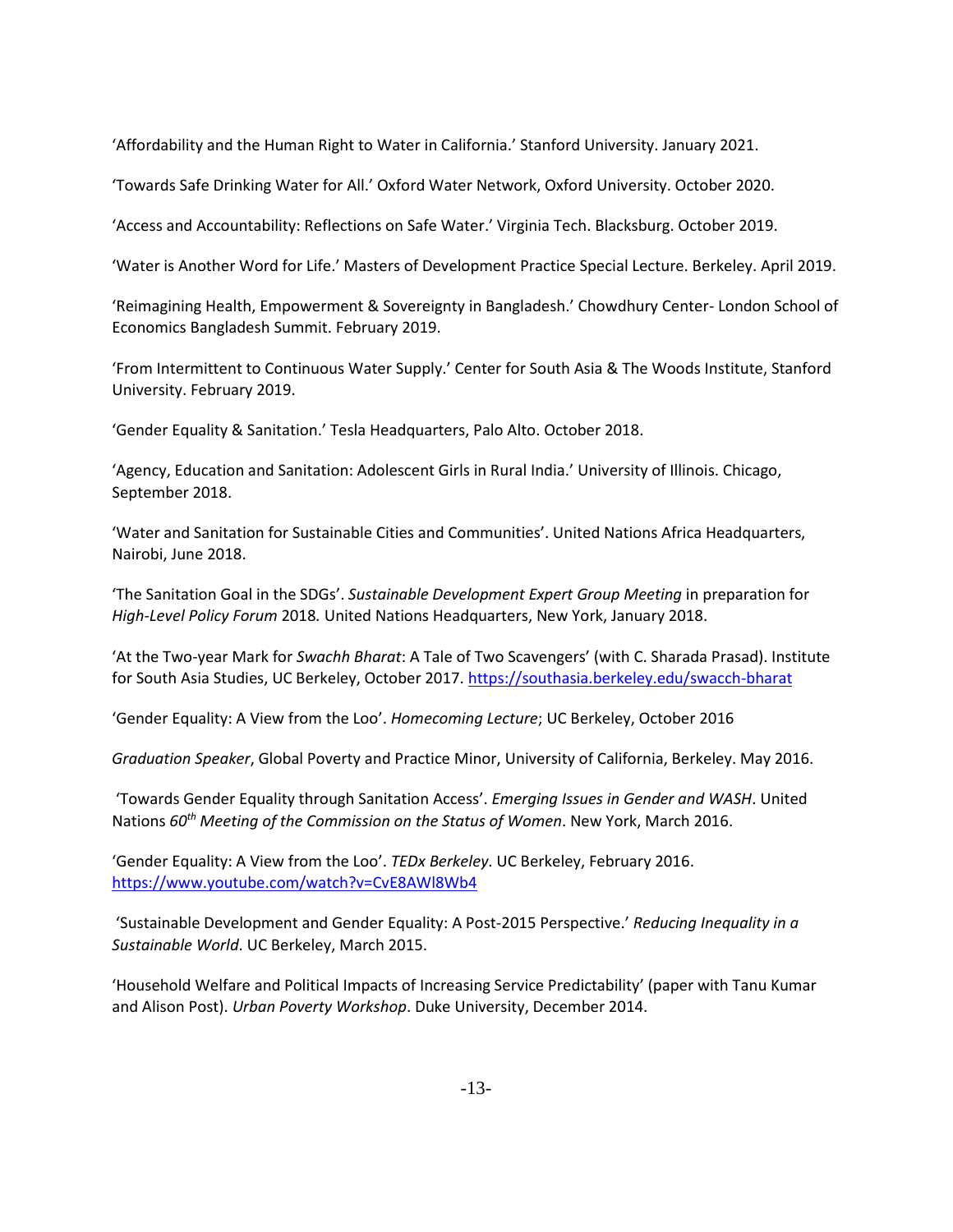'Socially Transformative Investments for Sustainable Development and Gender Equality.' *UN Women Expert Group Meeting*. FAO: Rome, Italy. February 2014.

'Water, Sanitation and the Millennium Development Goals,' *Economic Commission for Latin America and the Caribbean*. Mexico City, Mexico. October 2013.

United Nations Women Concepts and Methods Workshop for the *World Survey on the Role of Women in Development*. *UN Women*, New York. September 2013.

'Shared Rivers: Conflict and Cooperation on the Ganga-Brahmaputra-Meghna Basin'. International Centre for Integrated Mountain Development *(*ICIMOD), Kathmandu, Nepal. August 2013.

'Safe Drinking Water: Access, Affordability, Acceptance'. Laboratoire d'étude des Transferts en Hydrologie et Environnement (LTHE), Grenoble, France. July 2013.

'Access, Vulnerability and Drinking Water.' NSF-UC Santa Cruz Workshop on *Equity and Water Governance*, Santa Cruz, California. February 2013.

'The Persistence of the Informal Within the Formal' (paper with Zachary Burt). UNESCO-IHE workshop on *Informal Spaces in the Urban Waterscape*, Delft, The Netherlands. December 2012.

'Access to Basic Amenities: Goals, Payments and Accountability.' The World Bank's *6th Urban Research and Knowledge Symposium (URKS6)*. Rethinking Cities: Framing the Future, Barcelona, Spain. October 2012.

'Social Disparities in Drinking Water Quality in California's San Joaquin Valley' (paper with Carolina Balazs, Alan Hubbard and Rachel Morello-Frosch). Inaugural Water and Society Session on *The Evolution of Water Management Paradigms, American Geophysical Union* (AGU), San Francisco. December 2011.

'Waste not, want not' (paper with Ashley Murray). *India Cities Conference*, New Delhi, India. March 2011.

'Development Research and the Social Sciences.' *Microsoft Research India / Indian Institute of Science Summer School on Technology for Socio-Economic Development*, Bangalore, India. June 2010.

'Women, Water and the Millennium Development Goals.' *109th General Meeting of the American Society of Microbiologists*, Philadelphia. May 2009.

'Water and Development in India.' *Perspectives on an Evolving India*, UC Berkeley. April 2009.

'Irrigation Water Prices: Implications for Equity and Efficiency.' *4 th World Conference on the Future of Science*, Venice, Italy. September 2008.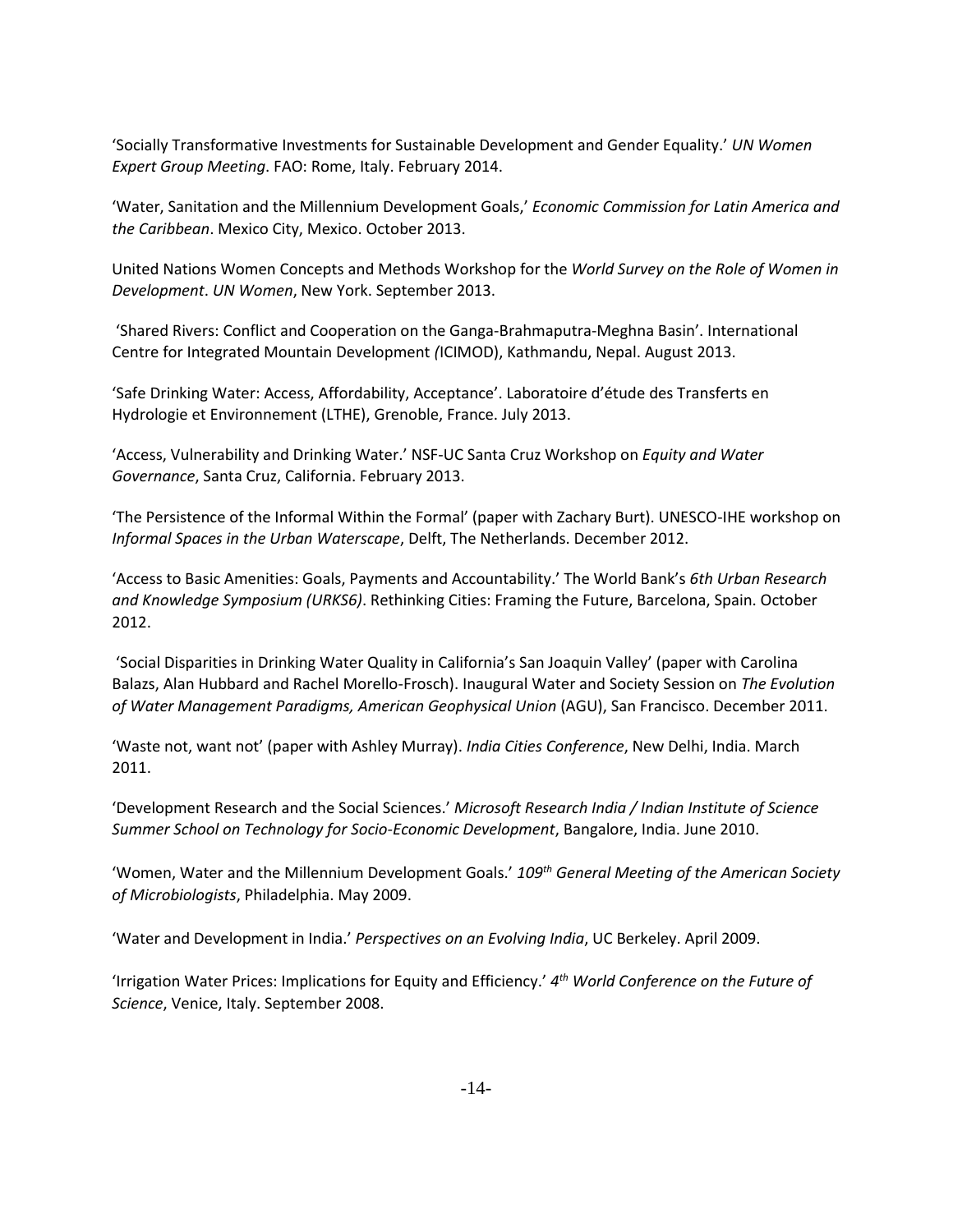'Conflict and Cooperation Over "Shared" Waters: What Does History Tell Us?' *Water and the Developing World*, Stanford University. April 2008.

'Equity and Water in Smallholder Agriculture.' *17th Annual Global Health Education Consortium Convention*, Sacramento. April 2008.

'Water, Technology and Development: The Tale of the Hand-Pump'. *CITRIS-Europe Conference*, London, UK. July 2007.

'Household Water Delivery Options in Rural and Peri-urban India' (with David McKenzie). Stanford Center for International Development*, Fifth Annual India Conference,* Stanford University. June 2004.

### **Invited Panels & Podcasts**

*Between Two Baobab Trees*, Climate and Health Podcasts, March 2022, USAID https://www.usaid.gov/e-learning/global-health/between-two-baobabtrees/#/lessons/T6h2JRuIxzr0Z0\_87IkbOWYqHjTn169b

*Global Gender Environment Outlook II*, Expert Group Meeting, April 2021. United Nations Women, New York and Reykjavik (virtual meeting)

*Water Science and Environmental Justice*. National Academies Water Science and Technology Board, October 2020.

Global Journalist: *India's Toilet Boom* https://www.youtube.com/watch?v=Ov2w4d1pOuk&t=1273s

National Public Radio Podcast: *India's Toilet Boom* https://www.npr.org/podcasts/596449301/global-journalist

*Empowering Rural Women and Girls*. Multi-Stakeholder Forum for the Commission on the Status of Women (CSW62). United Nations Headquarters, New York, January 2018.

*Water: California in a Global Context*. American Academy of Arts and Sciences. Stanford, February 2016. https://www.youtube.com/watch?v=\_CAI3VNtPMU

World Affairs Council Podcast: *What's it like to worry about every drop?* https://soundcloud.com/world\_affairs/access-to-water-whats-it-like-to-worry-about-every-drop

*On The Same Page* with Katherine Boo ("Behind the Beautiful Forevers"). UC Berkeley, September 2015. http://onthesamepage.berkeley.edu/event-videos

*Clean India: Stimulating Behavior Change and Usage*. University of Chicago. New Delhi, April 2015.